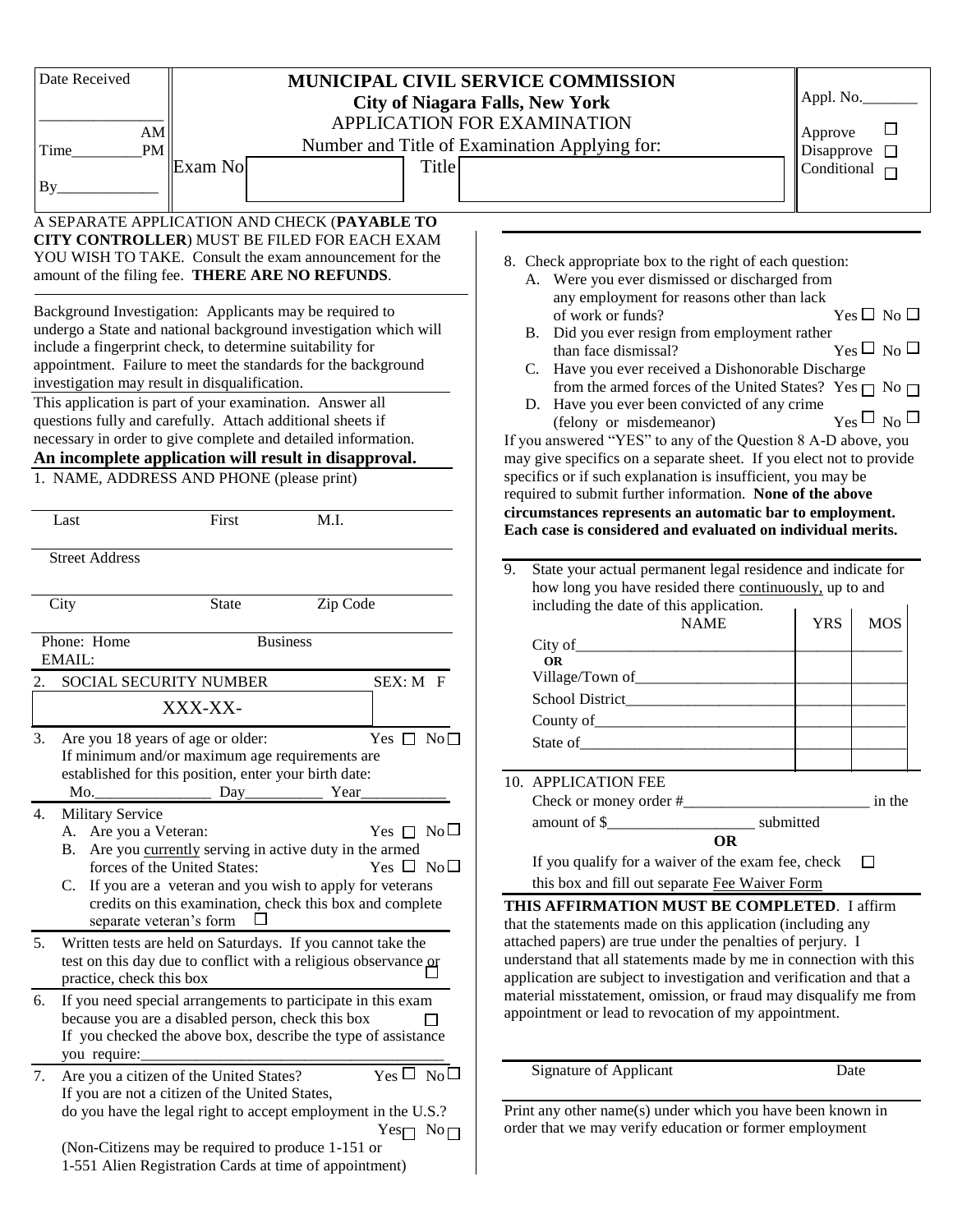|                                | Have you graduated from high school? YES NO NO T If Yes, Name and Location of High School                                                                                                                                                                                                                                                                                                                                                                                                                                                         |                           |                    |                                   |                                  |                                |                                                     |                                             |                           |                                        |
|--------------------------------|---------------------------------------------------------------------------------------------------------------------------------------------------------------------------------------------------------------------------------------------------------------------------------------------------------------------------------------------------------------------------------------------------------------------------------------------------------------------------------------------------------------------------------------------------|---------------------------|--------------------|-----------------------------------|----------------------------------|--------------------------------|-----------------------------------------------------|---------------------------------------------|---------------------------|----------------------------------------|
|                                | If you have a high school equivalency diploma, indicate: issuing Government Authority Number Date of Issue                                                                                                                                                                                                                                                                                                                                                                                                                                        |                           |                    |                                   |                                  |                                |                                                     |                                             |                           |                                        |
|                                | Name of School and<br>City in which located                                                                                                                                                                                                                                                                                                                                                                                                                                                                                                       |                           | Day<br>or<br>Night | Full<br><b>or</b><br>Part<br>Time | No. of<br>Years<br>Cred-<br>ited | Were<br>You<br>Gradu-<br>ated? | <b>Type of Course</b><br><b>or</b><br>Major Subject | Number of<br>College<br>Credits<br>Received | Type<br>of<br>Degree      | Date<br>Degree<br>Rec'd or<br>Expected |
| College<br>University          |                                                                                                                                                                                                                                                                                                                                                                                                                                                                                                                                                   |                           |                    |                                   |                                  |                                |                                                     |                                             |                           |                                        |
| or Technical<br>School         |                                                                                                                                                                                                                                                                                                                                                                                                                                                                                                                                                   |                           |                    |                                   |                                  |                                |                                                     |                                             |                           |                                        |
| Other<br>Schools or<br>Special |                                                                                                                                                                                                                                                                                                                                                                                                                                                                                                                                                   |                           |                    |                                   |                                  |                                |                                                     |                                             |                           |                                        |
| Courses<br>(Typing, etc)       |                                                                                                                                                                                                                                                                                                                                                                                                                                                                                                                                                   |                           |                    |                                   |                                  |                                |                                                     |                                             |                           |                                        |
|                                | 11. LICENSES If a license, certificate or the authorization to practice a trade or profession is listed as a requirement for the examination for<br>which you are applying, complete the following. If not currently licensed, check this box. $\Box$<br>Name of Trade or Profession                                                                                                                                                                                                                                                              | License                   |                    |                                   |                                  |                                | Granted by (licensing agency)                       |                                             | City or State of          |                                        |
| Specialty                      |                                                                                                                                                                                                                                                                                                                                                                                                                                                                                                                                                   | Date License First Issued |                    |                                   | Registered                       |                                | From: (Mo./Yr.)                                     |                                             | To: $(Mo/Yr.)$            |                                        |
|                                | 12. DRIVER'S LICENSE If required on the announcement, do you have a valid New York State Motor Vehicle License? YES no                                                                                                                                                                                                                                                                                                                                                                                                                            |                           |                    |                                   |                                  |                                |                                                     |                                             |                           |                                        |
|                                |                                                                                                                                                                                                                                                                                                                                                                                                                                                                                                                                                   |                           |                    |                                   |                                  |                                |                                                     |                                             |                           |                                        |
|                                | employment with one organization, indicate such change clearly and as separate employment. If more space is needed, ask for an additional<br>form. A RESUME DOES NOT SUBSTITUTE FOR THIS INFORMATION AND WILL NOT BE CONSIDERED IN DETERMINING<br>YOUR QUALIFICATIONS. Under "Duties" for each employment describe the nature of the work and the estimated percentage of time<br>spent on each type of work. State size and kind of work force, if any supervised, and the extent of this supervision.<br>LENGTH OF EMPLOYMENT<br>MO YR<br>MO YR | <b>FIRM NAME</b>          |                    |                                   |                                  | <b>ADDRESS</b>                 |                                                     |                                             | <b>CITY AND STATE</b>     |                                        |
| FROM /                         | TO/                                                                                                                                                                                                                                                                                                                                                                                                                                                                                                                                               |                           |                    |                                   |                                  |                                |                                                     |                                             |                           |                                        |
|                                | <b>TYPE OF BUSINESS</b>                                                                                                                                                                                                                                                                                                                                                                                                                                                                                                                           | YOUR TITLE                |                    |                                   |                                  |                                | <b>NAME OF SUPERVISOR</b>                           |                                             | <b>SUPERVISOR'S TITLE</b> |                                        |
|                                |                                                                                                                                                                                                                                                                                                                                                                                                                                                                                                                                                   |                           |                    |                                   |                                  |                                |                                                     |                                             |                           |                                        |
| <b>DUTIES:</b>                 |                                                                                                                                                                                                                                                                                                                                                                                                                                                                                                                                                   |                           |                    |                                   |                                  |                                |                                                     |                                             |                           |                                        |
|                                | LENGTH OF EMPLOYMENT<br>MO YR<br>MO YR                                                                                                                                                                                                                                                                                                                                                                                                                                                                                                            | <b>FIRM NAME</b>          |                    |                                   |                                  |                                | <b>ADDRESS</b>                                      |                                             | <b>CITY AND STATE</b>     |                                        |
| FROM /                         | TO/<br><b>TYPE OF BUSINESS</b>                                                                                                                                                                                                                                                                                                                                                                                                                                                                                                                    | YOUR TITLE                |                    |                                   |                                  |                                | <b>NAME OF SUPERVISOR</b>                           |                                             | <b>SUPERVISOR'S TITLE</b> |                                        |
| <b>DUTIES:</b>                 |                                                                                                                                                                                                                                                                                                                                                                                                                                                                                                                                                   |                           |                    |                                   |                                  |                                |                                                     |                                             |                           |                                        |
|                                |                                                                                                                                                                                                                                                                                                                                                                                                                                                                                                                                                   |                           |                    |                                   |                                  |                                |                                                     |                                             |                           |                                        |
|                                |                                                                                                                                                                                                                                                                                                                                                                                                                                                                                                                                                   |                           |                    |                                   |                                  |                                |                                                     |                                             |                           |                                        |
|                                |                                                                                                                                                                                                                                                                                                                                                                                                                                                                                                                                                   |                           |                    |                                   |                                  |                                |                                                     |                                             |                           |                                        |
|                                |                                                                                                                                                                                                                                                                                                                                                                                                                                                                                                                                                   |                           |                    |                                   |                                  |                                |                                                     |                                             |                           |                                        |
|                                |                                                                                                                                                                                                                                                                                                                                                                                                                                                                                                                                                   |                           |                    |                                   |                                  |                                |                                                     |                                             |                           |                                        |